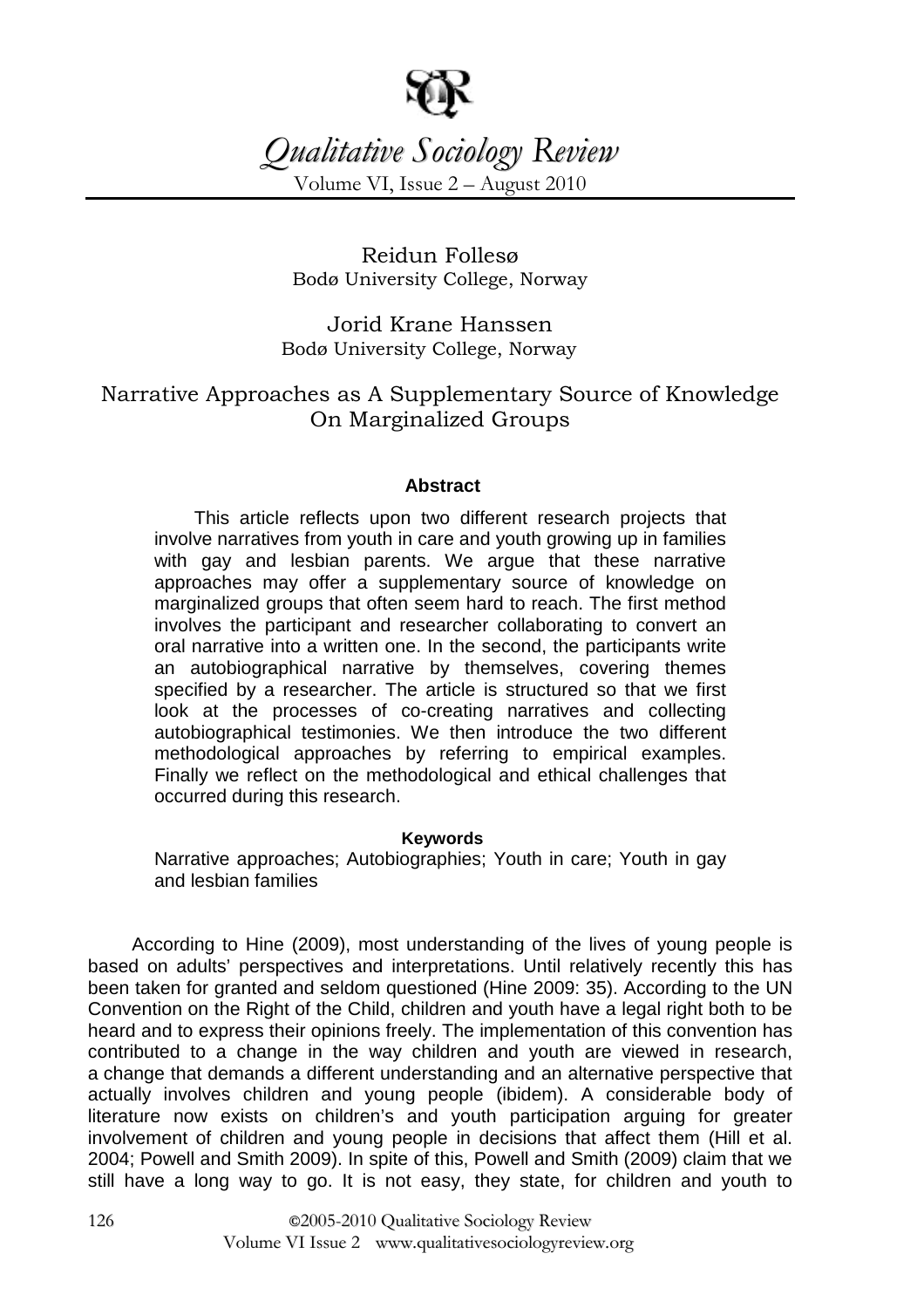participate in research when research agendas are set by an adult researcher (Kellett et al. 2004; Powell and Smith 2009). This issue represents an ongoing challenge within the field of research as well as for individual researchers. Our approach to the topic considers whether a narrative approach could offer children and youth greater possibilities to contribute in research in a way that they are comfortable with. Might a narrative approach also open a door to marginalized people often considered as "hard to reach"? Will the participants in our two research projects, which in many ways can be defined as investigations into marginality and stigmatisation, be better able to contribute their knowledge through a narrative approach?

### **Narratives and autobiographies**

Along with the increasing body of literature concerning child and youth participation, the number of publications relating to narratives has increased massively over the last two decades. There is growing interest in the application of narratives in subjects such as anthropology and ethnography, sociology, psychology and medicine (Hydén 1997; Hydén 2008). As researchers, we are presented with new possibilities and challenges when gathering these many narratives. Narratives present and explain individual experiences by organising actions and events, creating a sense of fulfilment and a connection between the narrator and those listening or reading. Polkinghorne (1988) explains it this way:

….a form of 'meaning making'. /…/ Its particular subject matter is human actions and events that effect human beings, which it configures into wholes according to the roles these actions and events play in bringing about a conclusion. (p.36)

The narrative pulls the events together to create an understanding of cause and effect. But one action cannot simply be explained as the result of another according to some logical principle, and meanings cannot necessarily be explained through logic and rational language either. Bruner (1986) seeks to make this clear by drawing a distinction between the narrative, on the one hand, and the well-formulated logical argument on the other. There are two different types of knowledge, he claims - narrative knowledge and scientific paradigmatic knowledge. These are judged by different measures, and have their own unique demands in terms of formulation and accuracy. Both can be used to convince the listener or reader. But what they can actually convince someone of is different:

…arguments convince one of their truth, stories of their lifelikeness. The one verifies by eventual appeal to procedures for establishing formal and empirical proof. The other establishes not truth, but verisimilitude. (p.11)

Narratives show meaning and their strength lies in their truthfulness and their verisimilitude. When we are listening to or read a good story, the narrator creates a "narrative truth." This is what we have in mind when we say that a story is good that an explanation seems convincing.

When a narrative is interpreted in the context of research the immediate impression is no longer sufficient. Narratives are connected by language and subjectivity, and are contextualised by and consist of many threads and layers. They cannot be viewed simply as standalone events or as unconnected fragments, but relate to time, place, gender and class. Narratives can describe connections and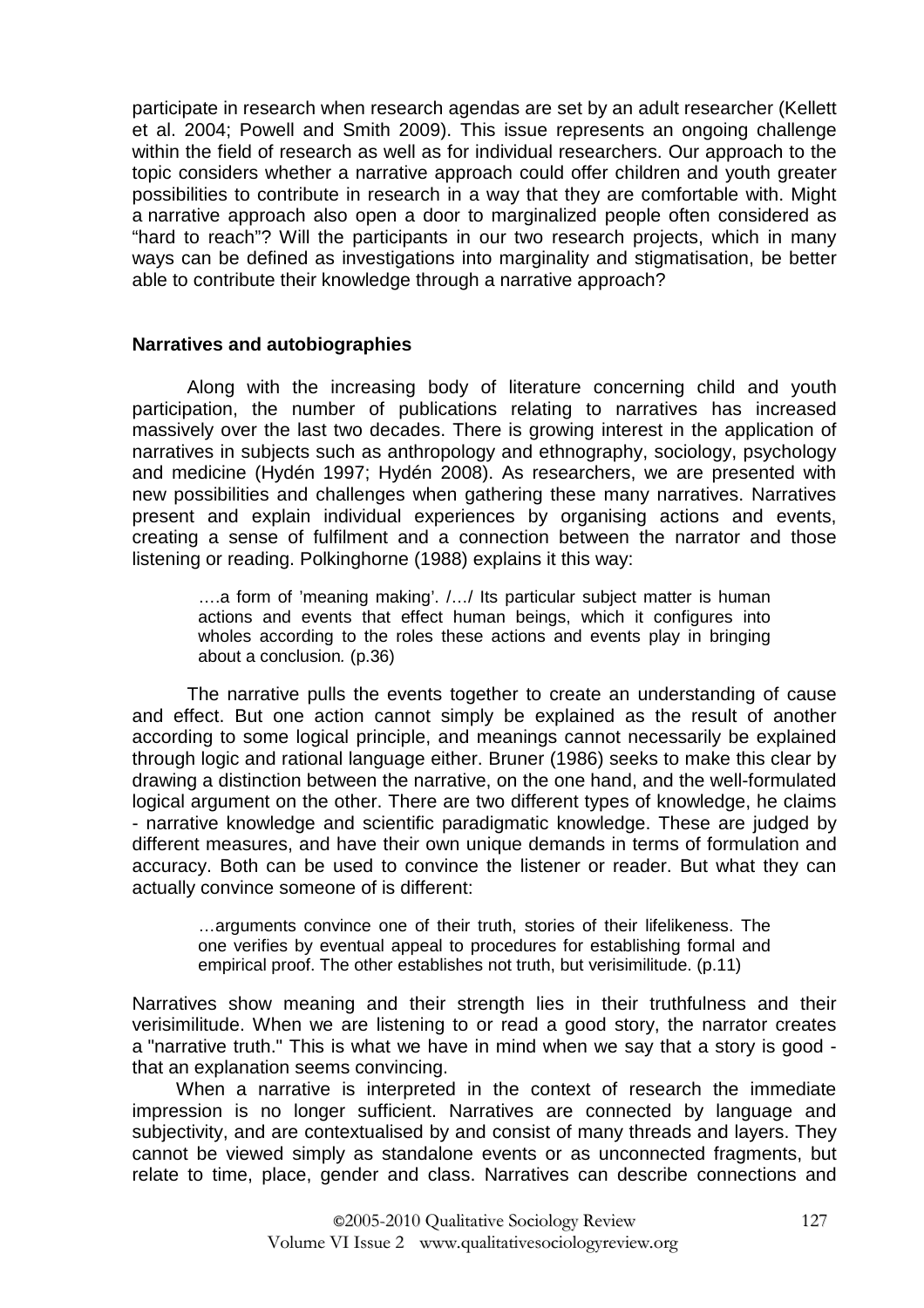divides, surprising occurrences and everyday life. A narrative approach allows us to see a broader and more complex picture than one provided by asking limited questions or sticking firmly to specific themes. If the participant is allowed to express and explain what he or she thinks is meaningful, then one gets closer to what Bruner (1986) and Polkinghorne (1988) call narrative comprehension. Through narrative comprehension, a researcher seeks to understand and analyse the ways in which participants identify themselves and how they view their relationship with others.

One common factor between narratives is that the author looks back and reflects upon earlier experiences. He or she looks back at his or her history in the light of the present, and in this light, also at his or her expectations for the future. Narratives are, in that sense, an attempt to create order and continuity from looking back over life lived. Or, in the words of Laslett (1999), "... they look back on and recount lives that are located in particular times and places" (p.392). Narratives are not necessarily "windows of reality," but stories about the present and an anticipated future. Denzin (2000) expresses the constitutive function of narratives like this:

Narratives do not establish the truth of…such events, nor does narrative reflect the truth of experience. Narratives create the very events they reflect upon. In this sense, narratives are reflections **on** – not **of** - the world as it is known. (p.xii/xiii)

Riessman (2008) maintains that narrative analysis consists of a series of methodological approaches. One of these is the autobiography; that is written accounts where researchers ask the participants to write down their life experiences and/or reflect on more specific themes.<sup>1</sup> Autobiographies are highly personalized texts in which the authors tell stories about their own lived experiences, relating the personal to the cultural (Richardson 2003). Through the writing process, the writer both creates and discovers who he or she is – or will become. But as we know, identity is fluid, and is always being shaped by the combined processes of being and becoming, belonging and wanting to belong. The written form allows, according to Hydén (2008: 50), "a more elaborate and formal style and use of imagery, and a refined chronology of events. " It distinguishes itself from the verbal form in that the researcher does not actively engage with the narrator. The oral narratives are constructed and produced through the process of interaction between narrator and researcher:

The focus on story telling in various social contexts has led researchers to focus on both the performance of the story and its performative aspects. That is, both the way the story is told and performed in interaction jointly with the listeners, and what is done or accomplished through the telling of the story. (p. 51)

While Hydén (2008) highlights the importance of interaction between narrator and researcher, where what is being told is viewed in light of this, Richardson (2003) asserts that language is the most central factor for narratives. She shows how

 $\overline{a}$  $1$  Plummer (2005:86-87) splits or divides the term autobiography into three components, and describes the components as: "autos (what do we mean by the self?), bios (what do we mean by the life?) and graphe (what do we presume in the act of writing?). "Plummer further defines the purpose of writing autobiographies thus: "autobiographical writing aims to capture this self-reflexive process, to know it through consciousness, to ultimately understand the flow of this particular life. Part of the philosophy of autobiography, then, concerns this self-reflective debate and the streams of consciousness it provokes."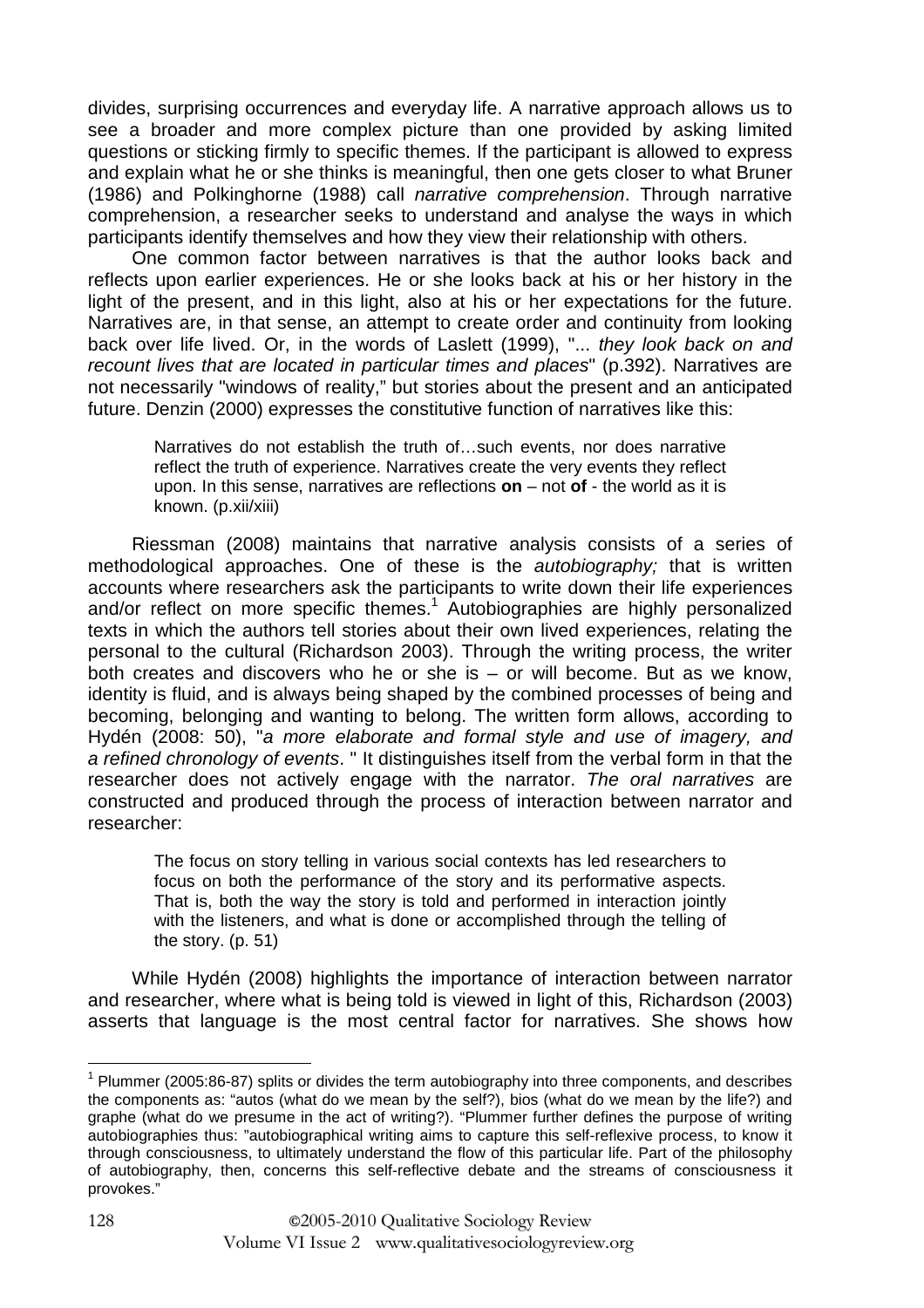language does not reflect any social reality, but produces meaning and constructs social realities. Regarding language's importance for expressing one's self – our subjectivity – she writes the following:

Language is not the result of one's individuality; rather, language constructs the individual's subjectivity in ways that are historically and locally specific. What something means to individuals is dependent on the discourses available to them. (p.508)

Narratives give us an insight into how the linguistic expressions used by the author affect the way in which the person concerned sees themselves and their subjectivity. The ways we construct our identities are therefore reflected in narratives. The author or narrator often finds that the patterns he or she now sees did not exist at the time when the events happened, but have arisen through the speaking or writing process. Reflecting in the present about events and experiences in the past, shows how lived life is situated in relation to factors such as time, place, relationships, culture and structure. With this in mind, we can interpret narratives as re-presentations - as the narrator or author's attempt to structure different events and motives in an effort to position the story within "a discourse of truth and identity /.../ as an attempt to authorize the autobiography" (Gilmore1994: 69).

### **Empirical examples**

The data which forms the basis of this paper is drawn from two different studies. One of them was conducted with 10 youths aged between 18-27 years with experience of being in care (Follesø 2006). The other is based on 25 participants aged between 15-45 years who have grown up with gay and lesbian parents (Hanssen 2007). We will now present a brief description of the methodology involved and highlight some relevant examples.

### **Youth in the care system**

The first research was conducted between 2004-05 and encompassed six girls and five boys. They had different backgrounds and came from different parts of Norway, but shared a common factor of having lived in a foster home or institution for long periods. Most of them had complex histories and had experienced regular moves between their family home, foster home and institutions. The youth were approached via Youth in Care, a non-governmental organisation established and run by youths that are or have been placed in the care of social services.

The narratives were arrived at in close collaboration with the individual concerned, and the time between the initial meeting and submission of a final, written narrative was around six months. The participants were introduced to the project via an initial conversation where they were given the chance to decide whether they wanted to proceed or decline. No-one chose to withdraw either at the outset or later in the process. Each youth was interviewed individually, starting with an open question about his or her's first memories about being in care. We followed up with questions related to what they chose to value within their narrative. In this way, themes gradually emerged that could be expanded upon. The interview was transcribed, then the researcher composed a draft narrative. This was achieved by charting events on a timeline, collating statements about each event and disregarding statements that did not belong to the dominant narrative. We took this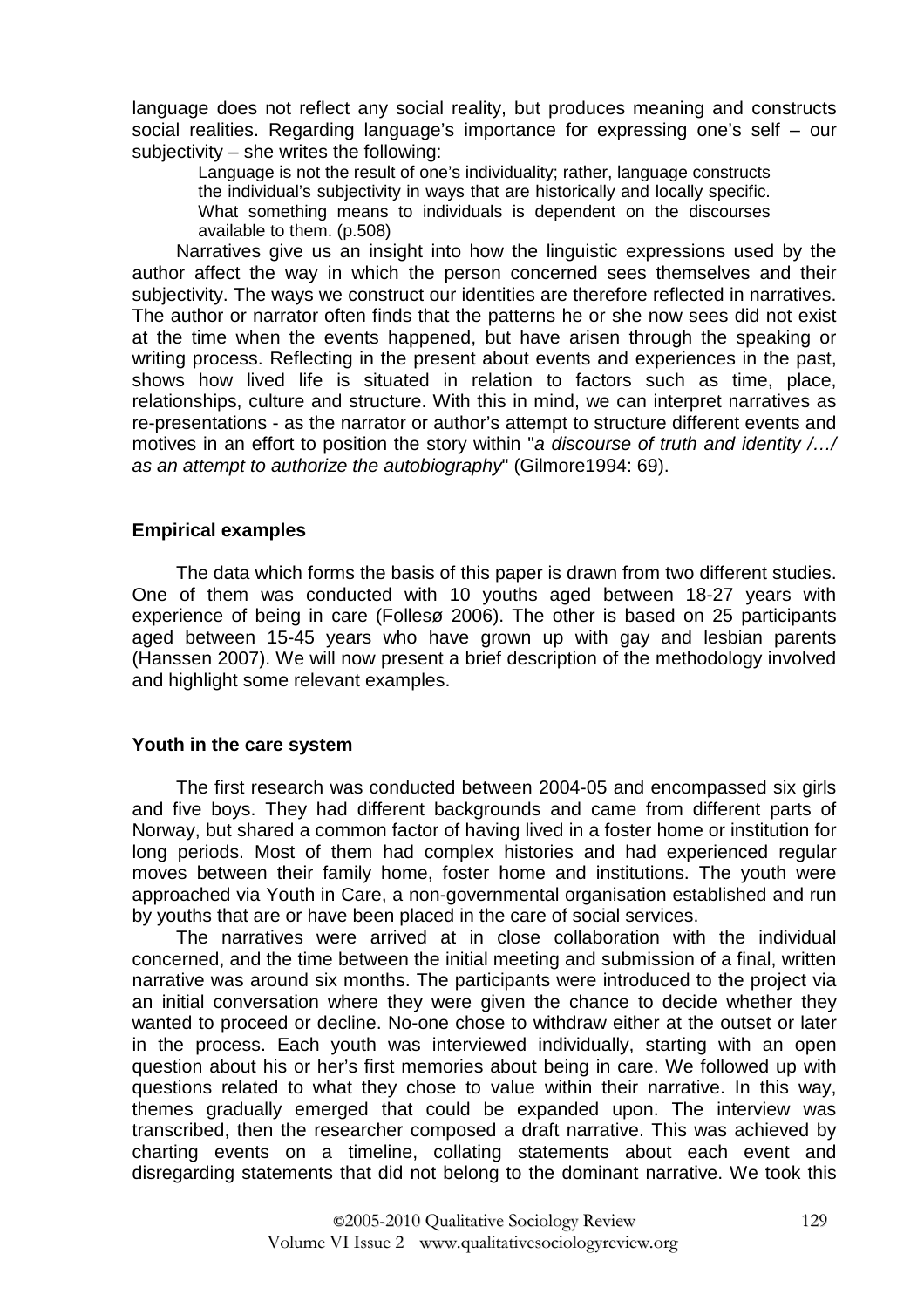draft narrative back to the narrator to review and edit, discussed the text together, and adjusted it until the narrator approved the text as theirs.

The kind of themes that arose regularly involved stories of difficult family backgrounds and positive influences. The following examples come from Amalie (20) and Henning (21). Amalie explains:

I started at school at the first place where we lived, just outside Oslo. Then we moved north, here I continued in first grade. I remember two different schools, and four different flats… I never knew when we were going to have dinner. Or who was home. Or if anyone was home at all. Or where we were gong to sleep. Sometimes we were woken up in the middle of the night to be driven somewhere. Social services had found us again … We hid – or she hid us. I can remember once I wasn't allowed to school. We had to pack everything and move to a camp site. (Follesø 2006: 72)

Positive influences could be a teacher, social worker or, as in Henning's' case, a sister:

In many ways she was like my mother. She was responsible for me and helped me when I was a child. In many ways, I think we helped each other through the tough days. We could talk to each other about everything, even when words couldn't describe it. A look, a signal, just a movement was often enough. We had our own language, my sister and I. We weren't the kind of family that could talk around the kitchen table. We lived a kind of sign language type life, us two. Being a big sister is not always easy. Taking responsibility can sometimes mean doing things that sometimes not everyone appreciates. Like contacting social services when everything fell apart. She was the one who was blamed for everything that went wrong. Our parents blamed her for us having to move about, they didn't want to take the responsibility themselves. This is how it is to this day. (Follesø 2006: 46)

# **Youths growing up with gay and lesbian parents**

The other study was conducted in 2004-06 and is based upon the participation of 25 people aged from 15 to 45 (most of whom were aged between 21-26), who have grown up in families with gay and lesbian parents. The participants come from Denmark and Norway. When the empirical work started out it was quite a challenge to attract participants. After sending a lot of emails and information about the study to different organisations, we began to receive replies from applicants who wanted to participate.

The participants were asked whether they preferred to be interviewed or write their life story themselves. Four of the participants preferred to write their own story, while the rest wanted to be interviewed. The participants who decided to write were asked to focus especially on three themes. One was "my family", where they were asked to explain who they considered family and what family meant to them. The second theme concerned the stigmatisation and difficulties they had experienced. The participants were asked to write whether they had experienced any kind of stigmatisation and whether they saw their families as included or excluded by society. The last theme concerned identity – "Who am I?" Here, they were asked to write about their everyday life, what kind of interests they had and about friends and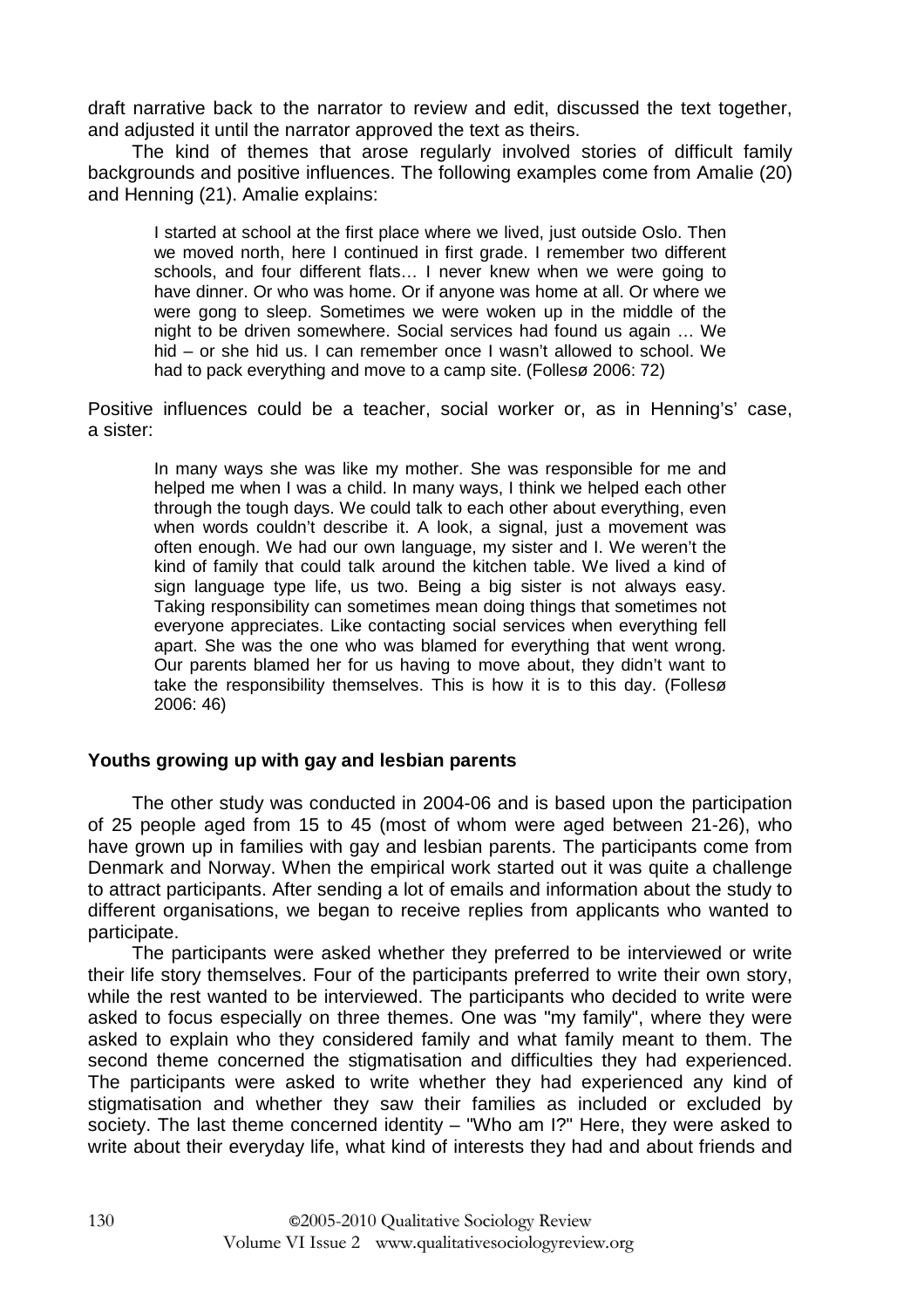school or work. In addition, they were invited to introduce any theme, events or situations they deemed meaningful to their story.

Although no interviewer or collaborative partner participated during the writing process, some limitations were applied to their writing – mainly because they were asked to concentrate on specific themes. But once the participants had begun they were on their own - the researcher no longer had any influence on the process. What the participants wrote, the topics they chose to highlight and the way in which they wrote was left up to them.

Christine (31), chose a particular perspective when she wrote about her identity. She followed the themes that she had been asked to write about precisely, which meant that she started by writing about her family, then about stigmatisation and finally about identity. The section on identity was the longest part of Christine's autobiography and is where she reflected most. When writing about her identity, she chose to write about the experiences, thoughts and struggles related to her own sexual orientation. She begins her narrative like this:

I have been married to a man for eight years and have two children by him. I see myself as bisexual but have only been with a woman twice.

Until I was 18 years old, it didn't occur to me that I could be anything but heterosexual. Lesbianism belonged to a completely different generation – it was something my mother and women of her age were. It was not something that I associated with myself or other young women. But then I was (with my mother and stepmother) at a reunion party at Dannerhuset (which my mother had occupied in the past). And I saw some young women kissing each other. It was completely new to me, and I remember, it suddenly struck me: "I could definitely see myself there, kissing another woman!" Then I began to wonder whether I could be a lesbian too (Hanssen, work in progress)

It was entirely Christine's choice to place such an emphasis on her awakening to her sexual orientation. The topic itself opened up the possibility of writing about interests, friends, work and so on, but Christine only concentrated on the process that formed her sexual identity. This suggests that this process must have been very important to her and has occupied a sizeable proportion of her life and thoughts.

#### **Oral and written stories: disparities, similarities and possibilities**

Here are different ways in which a researcher can gather data – something these studies also illustrate. We have opted to collect data either by producing personal stories collaboratively between researcher and narrator or by asking participants to compose their narratives in relation to specific themes. Initially, these approaches might seem dissimilar, but, as we see it, there is more that unites than divides them. We will now discuss how these approaches can be an interesting supplement to other types of data collection.

The methods are similar partly because both involve the written form, even though the processes by which the written narrative is composed are quite dissimilar. When working with the texts produced by youth with experience of being in care, this process was complex because of the need to convert oral narratives into a written, coherent text. An interview transcription can make words appear odd and out of context even though they did not seem to be at the time of the interview itself. The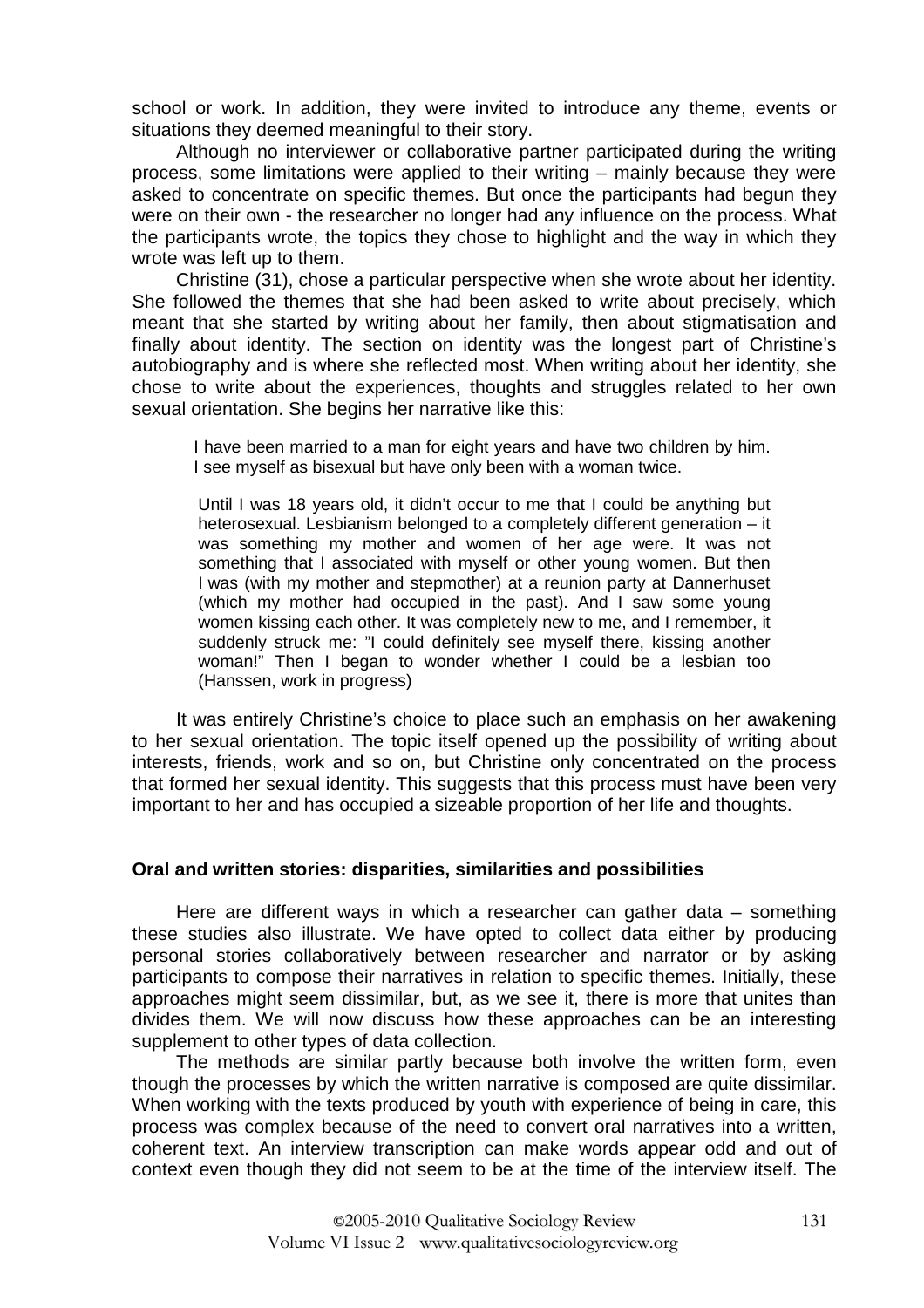differing demands of written and oral forms account for some of this. The spoken form can be far from grammatically correct. We can repeat ourselves, interrupt ourselves and others, use half sentences or make unsupported assumptions. The speaker may have known what they are saying at the time and the listener may have understood, but, when the speech is transcribed, it can appear completely different. It can seem imprecise or hesitant or the person can, contrary to how they seemed within the conversation, appear to have a poor grasp of language (Fog 1994). This means that the narratives' oral nature, with their meandering, broken formulations and associations, has to be overcome through a rigorous consultation process between the narrator and researcher.

Narratives invite the narrators to highlight what they themselves consider important. For instance, when a participant is asked to write an autobiographical narrative and is given specific topics, it is up to the narrator whether he or she wishes to emphasise some topics over others. This allows them to write about issues that concern them, more so than if they were directed to answer specific questions. The fact that the narrator is not "disturbed" by the researcher during the writing process means that he or she can dip in and out of the written narrative and reflect upon whatever they choose. Autobiographical narratives can therefore give the researcher access to the practices and thoughts in the way in which the narrator chooses to present them. Where a participant is interviewed and works out a text afterwards in collaboration with the researcher, the focus will be on whatever information the participant wants to impart. In other words, it is the participant's own perspectives and choices that are dominant – the researcher does not control or start to steer the contextual direction. The researcher must be responsive and probing, and follow up the topics that the participant wishes to focus on.

When conducting this kind of research, one has to be prepared for surprises. Individual experience is systematised through the personal story in such a way as to create coherence and completeness both for the person that tells their story and the person who reads it. Inviting someone to discuss something that they themselves deem important can, if prepared for, create an opportunity to discuss issues that are not normally enquired about. Whereas set questions can close doors or guide answers in a particular direction, the narrative approach can open up and lead in completely unexpected directions. In the projects that we refer to here, the narrative did indeed provide an opportunity to highlight topics that we had not initially considered as central – and the narratives went in different directions to the ones we had expected. One example is Henning, who had once been able to speak with his sister about everything. Henning had lived in a foster home for many years and it had been assumed that the main issue he would focus on would be his feelings about life in a foster home. However, this turned out to be of secondary importance. What turned out to be the most important narrative to Henning was the painful separation that he had experienced when he was younger. After having relied on his sister as the only fixed focus in his life, he had gone through the trauma of their having been placed in separate homes. Brother and sister gradually lost touch with each other, something that is still painful for Henning. In his case, the narrative opened up into a further discussion of how sibling relationships can be maintained when children are placed outside the parental home. Another example is Christine, who strongly emphasised in her autobiography her experiences and reflections relating to sexuality and sexual identity. Instead of emphasising other narratives, this was – surprisingly enough – the only focus she had when she was writing about the makeup of her personal identity.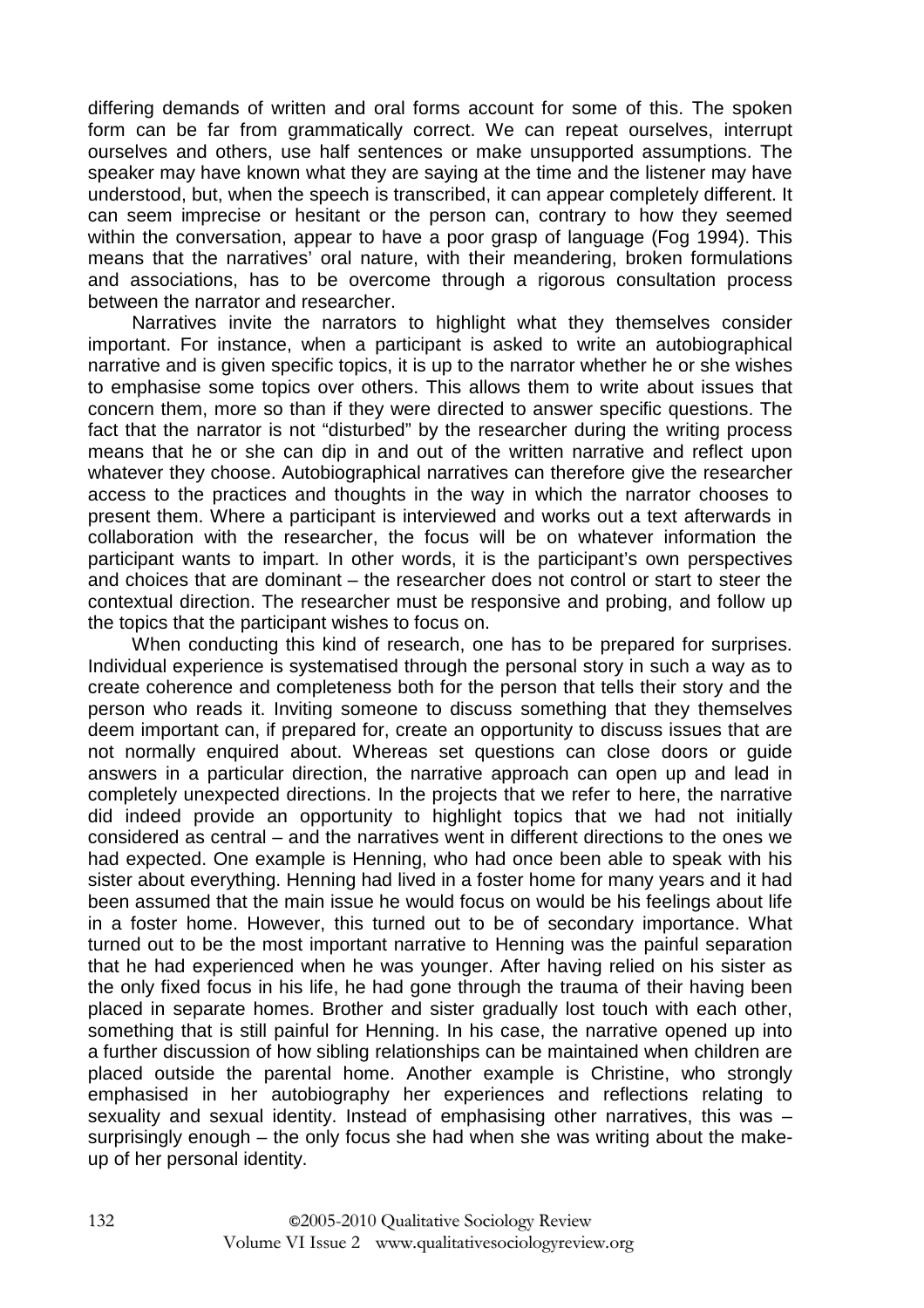Hydén (2008) asserts, as mentioned earlier, that there is a division between oral and written texts. This divide he describes - with reference to Linell and Bauman - as the following:

The norms for written stories are in many ways different from those of spoken language (Linell 2005). /…/ These norms and forms are rarely used in the telling of oral and conversational narratives, where those aspects having to do with the necessity and importance of engaging the audience through the whole story telling event and delivering a point are much more important (Bauman 1987). (Hydén, 2008: 50-51)

Hydén pinpoints the central difference between oral and written narratives. Autobiographies allow for the possibility of meandering backwards and forwards without being directly influenced by the researcher, whereas oral narratives are produced and shaped collaboratively with the researcher. On the other hand, we are critical of the assertion that "engaging the audience" and "delivering a point" should be more central to oral delivery than when it comes to written narratives. Our experience is that the narrators, whether they are recounting verbally or in written form, are equally concerned about both engaging the recipient of the narratives and portraying what are, to them, the most significant points.

Despite the differences between the oral and written narratives within our research project, it is the similarities that are most striking. There are two specific conditions that we wish to highlight in this regard. Firstly, both approaches give the narrator time. This means that the narrator is given a chance to work on their narrative over a longer timeframe than is common with qualitative interviews. Through a recurring process – either through the researcher and narrator continually returning to their narrative, or through the narrator writing, editing and working on their autobiography – greater possibilities arise for new and further reflections than would do with a narrative that is produced only once. Secondly, we believe that our mode of approach is appropriate for engaging with marginal groups that are otherwise difficult to reach. While the prospect of a traditional formal interview might appear threatening, the discussion of one's narrative – or writing it oneself – is a situation in which more people are comfortable. Here, researchers can ensure that it is the narrator's own experiences that are important – and not the researcher's own preconceived categories.

### **The researcher's influence**

A narrator always has an audience, and within a research project the audience is generally the researcher. Through narratives, the researcher tries to understand events and meaning the way that a narrator portrays it. By speaking or writing down a cohesive narrative, the narrator is encouraged to share their own understanding and interpretation, and the space for cohesive thoughts is bigger than with other approaches within research. This doesn't necessarily mean that the researcher's influence disappears. What influence, then, does the researcher have when portraying a narrative?

In the two approaches that are presented here  $-$  ie oral narratives and autobiographies – the researcher's influence might at first seem different. The oral narratives were based on an introductory interview, as explained earlier. Despite the open form of questioning, the researcher is able to guide both the turnings and choices, and the researcher's interests will consciously or unconsciously be able to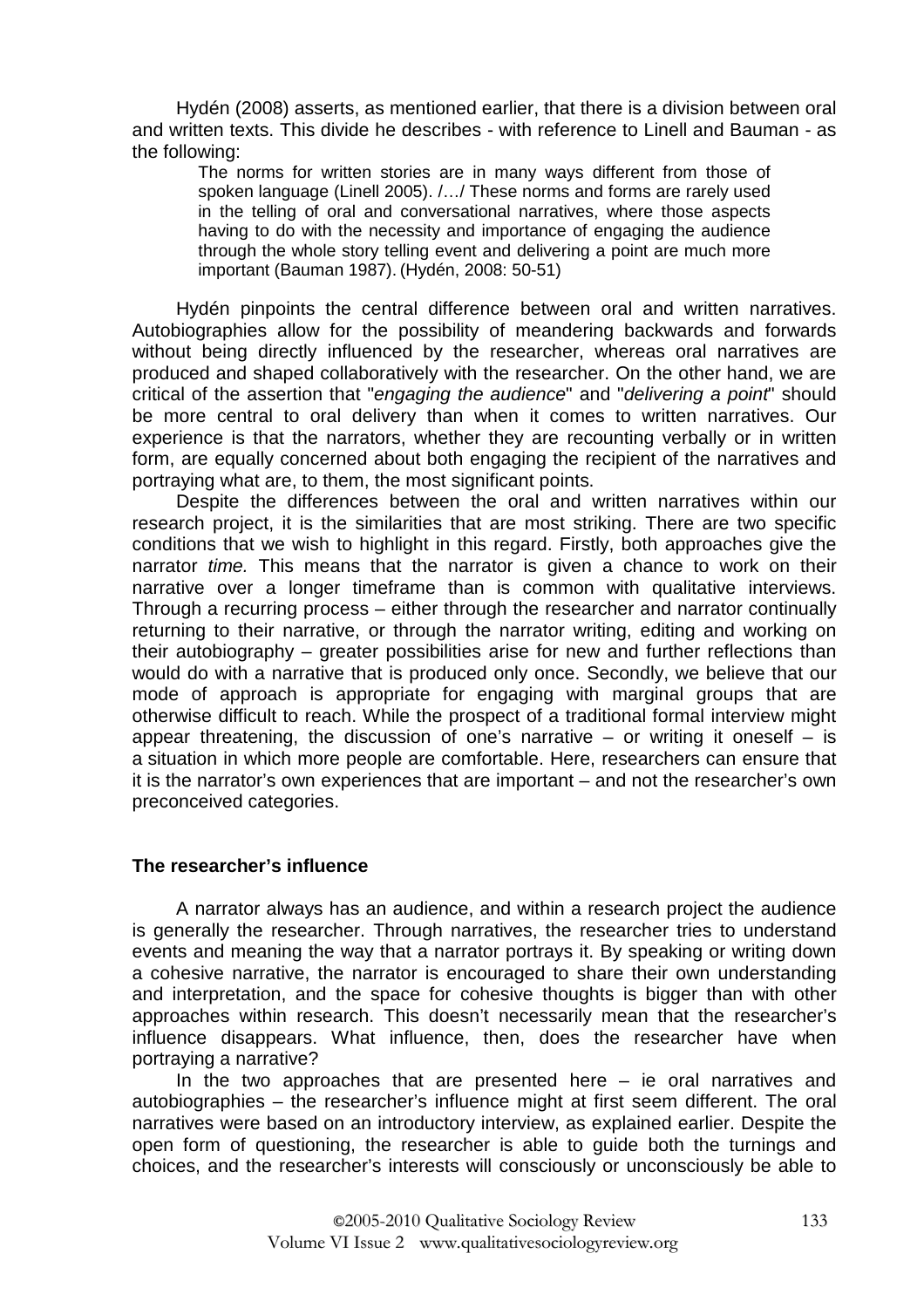steer the narrator in the desired direction. The next stage of the process, however, allows the participant to have a greater degree of involvement during which they can correct the researcher's influence. Through their amendments and additions, the participants become involved in the formation of the narrative so that everyone has responsibility for their own narrative. So, the narrator and researcher carry out a work of a performative and creational character. When it comes to the autobiographies, the process is somewhat different. Here, the researcher's participation – and therefore their influence – is marginal during to the author's writing process. The researcher's influence is there at the initial phase - that is, in the formulation of the invitation and the definition of the narrative's topic and scope. After that, the author is left on their own to decide for themselves what they want to put down on paper and pass on to others. The researcher's influence will again be strong when the narrative is interpreted and analysed.

Regardless of which approach is chosen, a researcher will have to reflect on their own role and understanding, as neither a researcher nor a narrator exists in a context-free, neutral environment. Everyone uses their prior understanding as a basis for seeing meaning and patterns in their surroundings. This understanding will be partly conscious, partly unconscious. The researcher's task is to try as much as possible to highlight this context and in doing so show which parameters the analysis falls within. This process of awareness Haraway (1991) describes as situated knowledge. Science and knowledge, she claims, must always be understood contextualised, localised or situated.

As researchers we have preconceptions of the people we meet. Marginalisation and vulnerability are terms that contain normative narratives, and which change in relation to historical, cultural and social conditions (Lundberg 2005). In our meetings with vulnerable or marginalised groups it is therefore highly important that we reflect on how we are localised and situated in time, place and culture. But it isn't just about how we as researchers from our own perspective perceive what we see and hear; it is just as important how participants or informants perceive us as researchers. They also view their lives from their own contexts and will often have preconceived views on who we are as researchers, where we come from and what we want from them. This also raises possible imbalances of power and position, differences which – if they are not addressed – can subconsciously steer what is being said and how it is being said.

The researchers therefore have a clear influence within narrative research. They initiate the narratives, choose the boundaries of the topics, and are also central in the way in which the narratives are shaped and constructed. Furthermore, the analysis of the narrative depends on what the researcher recognises as a pattern, their preferred theoretical perspectives and not least what they choose to omit. The researcher's situatedness is therefore of undoubted importance.

# **Conclusion**

Our experience is that participants in research projects get a clearer voice through telling their narratives orally or in written form than when compared to other quantitative and qualitative research. The two methods that we have discussed in this article therefore represent key approaches that provide us with an opportunity to listen to voices that often go unheard. We can therefore see that both oral narratives and autobiographies can offer important supplementary knowledge when engaging with people who are not always easy to reach.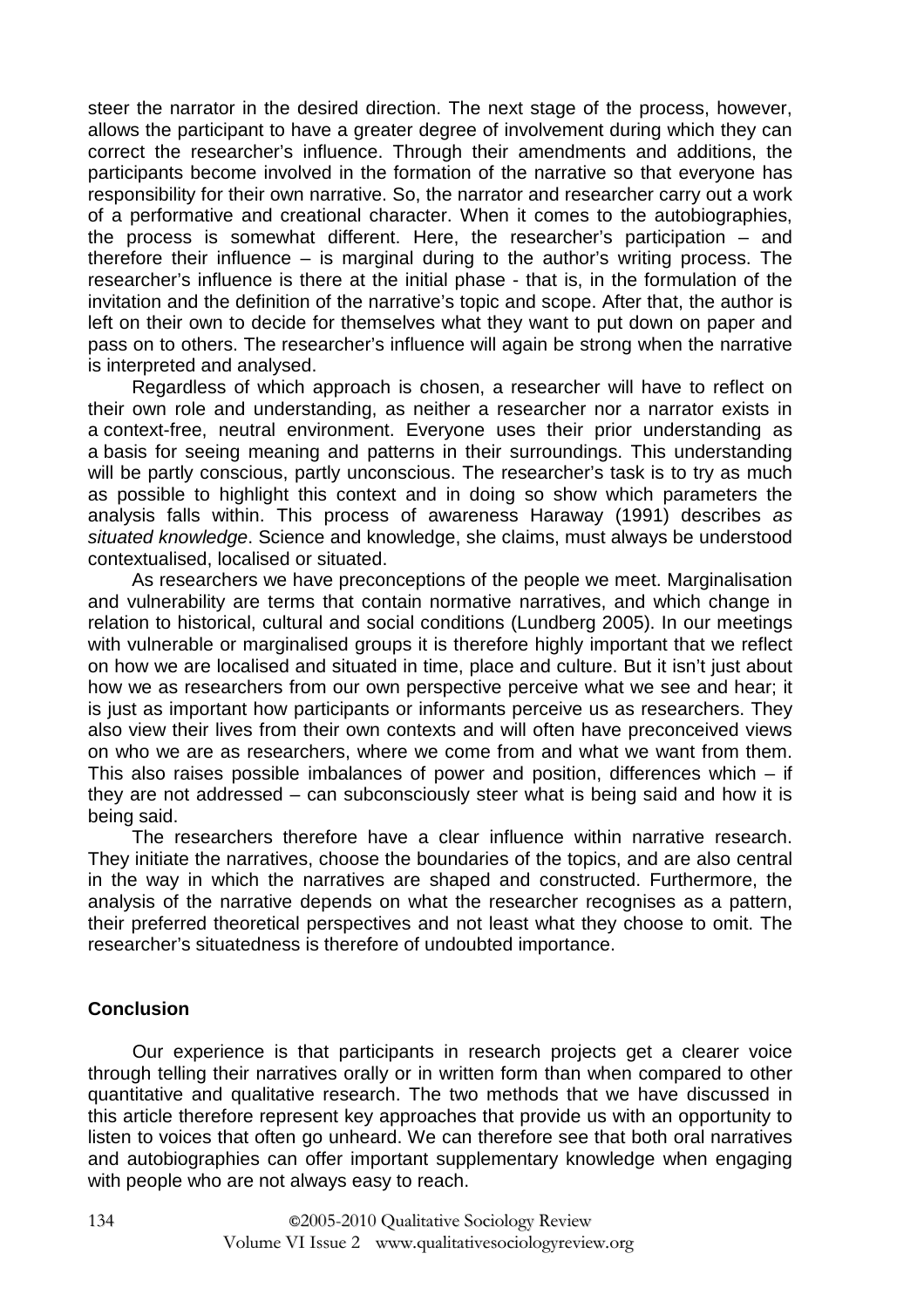# **References**

- Bauman, Richard (1987) Story, Performance and Event. Contextual Studies of Oral narrative. Cambridge: Cambridge University Press.
- Bruner, Jerome (1986) Actual minds, possible worlds. Harvard: Harvard University Press.
- Denzin, Norman K. (2000) "Preface" Pp xi-xiii in Lines of Narrative: Psychosocial perspectives, edited by M. Andrews et al. New York: Routledge.
- Fog, Jette (1994) Med samtalen som udgangspunkt. Det kvalitative forskningsinterwiev. København: Akademisk Forlag.
- Follesø, Reidun (2006) Sammen om barnevern. Enestående fortellinger felles utfordringer. Oslo: Universitetsforlaget.
- Gilmore, Leigh (1994) "Policing Truth: Confession, Gender and Autobiographical Authority" in Autobiography & Postmodernism, edited by K.Ashley, L.Gilmore, G. Peters. Boston: The University of Massachusetts Press.
- Hanssen, Jorid K. (2007) "Homoseksuelle foreldre (u)vanlige familier?" Dansk Sociologi nr.2/18.
- Hanssen Jorid K.(work in progress) Erfaringer fra å vokse opp med homoseksuelle foreldre (preliminary title). Work in progress, Faculty of Social Sciences. Bodø: University College.
- Haraway, Donna J. (1991) "Situated Knowledges: The Science Question in Feminism and the Privilege of Partial Perspective". Pp 183-201 in Simians, Cyborgs and Women. The Reinvention of Nature, edited by D.Haraway. London: Free Association Books.
- Hill, Malcolm, John Davis, Alan Prout and Kay Tisdall (2004) "Moving the Participation Agenda Forward." Children and Society 18: 77–96.
- Hine, Jean (2009) "Young people's lives: Taking a different view" in Work with Young People edited by J.Wood & J. Hine. London: Sage.
- Hydén Lars Christer (2008) "Narratives in Illness: A Methodological Note". Qualitative Sociolgy Review IV (3).
- Hydén, Lars Christer (1997) "De otalliga berättelserna" in: Att studera berettelser, edited by L.C.Hydén and M. Hydén. Stockholm: Liber.
- Kellett, Mary, Ruth Forrest, Naomi Dent and Ben Ward (2004) "'Just Teach Us the Skills Please, We'll' Do the Rest: Empowering Ten-Year-Olds as Active Researchers", Children and Society 18 (5) pp. 329-343 (http://oro.open.ac.uk/671/).
- Laslett, Barbara (1999) "Personal Narrative as Sociology". Contemporary Sociology 28: 391 – 401.
- Linell, Per (2005) The Written Language Bias in Linguistics. London: Routledge.
- Lundberg, Ingvar (2005) Utsatta flickor och pojkar En översikt av aktuell svensk forskning Stockholm: Forskningsrådet för Arbetsliv och Socialvetenskap.
- Plummer, Ken (2005) Documents of life 2. London: Sage Publications.